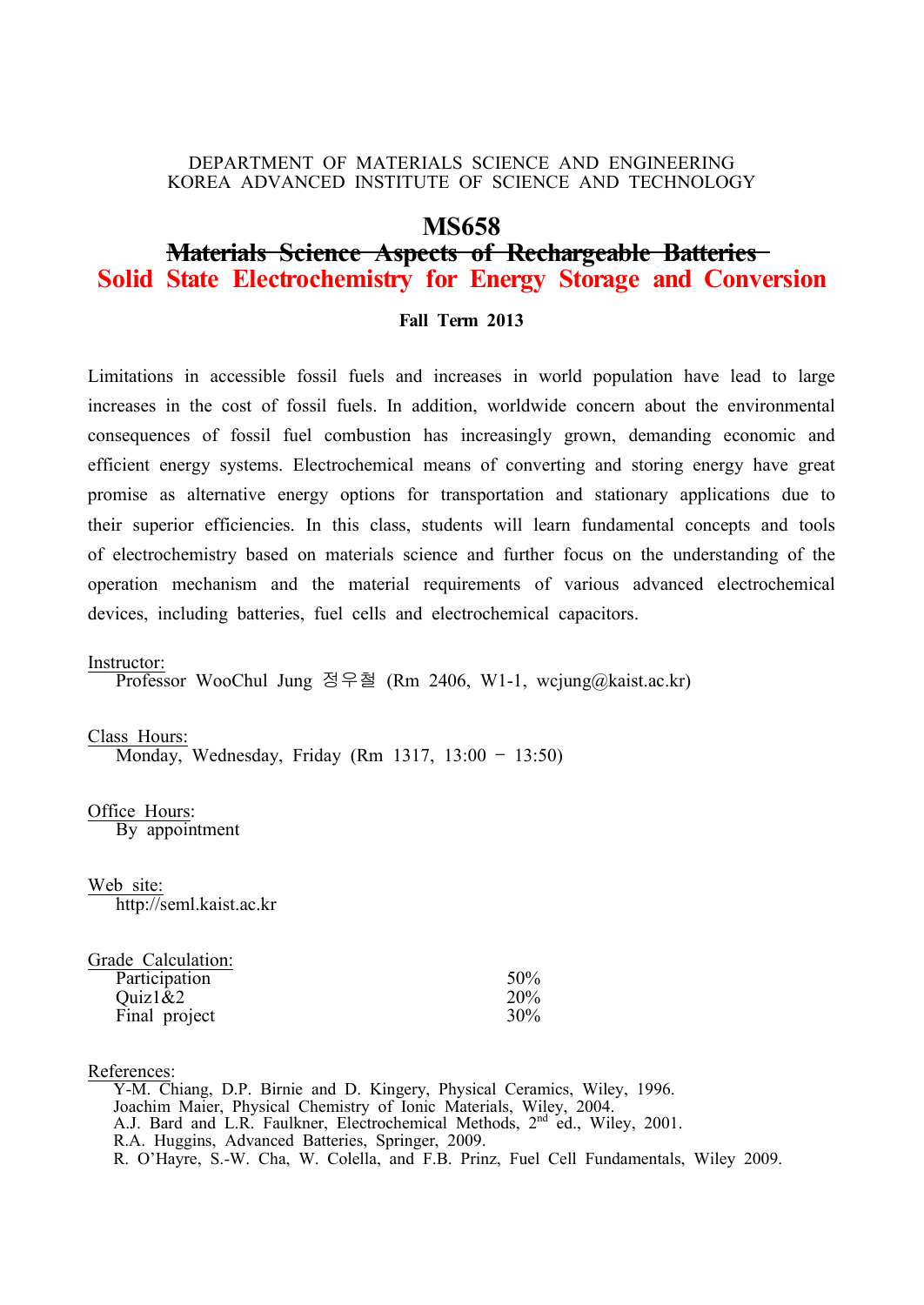| Week                                                | Topic                                                          |
|-----------------------------------------------------|----------------------------------------------------------------|
| Introduction to Electrochemical Energy Technologies |                                                                |
| $\mathbf{1}$                                        | -The Global Energy Landscape                                   |
|                                                     | -Overview: Fuel Cells and Batteries                            |
| $\overline{2}$                                      | Solid State Chemistry Review                                   |
|                                                     | -Gibbs Free Energy, Phase Equilibrium                          |
|                                                     | -Crystallography                                               |
| 3                                                   | Bulk Defect Chemistry, No Class (09/18 & 09/20, Thanksgiving)  |
|                                                     | -Point Defects                                                 |
| 4                                                   | <b>Bulk Defect Chemistry</b>                                   |
|                                                     | -Kröger-Vink Notation, Brouwer Diagrams                        |
|                                                     | From Defects to Conductivity                                   |
| 5                                                   | -Purely Ionic Conductors, Mixed Ionic/Electronic Conductors    |
|                                                     | -Atomistics of Charge Transport, Conductivity in Polymers      |
| 6                                                   | Internal Interfaces, No Class (10/09, Hangeul Day)             |
|                                                     | -Grain Boundaries, Secondary Phases                            |
|                                                     | -Space Charge Potential                                        |
| 7                                                   | Basics of Electrochemistry, No Class (10/18, Conference)       |
|                                                     | -Chemical and Electrical Driving Forces                        |
|                                                     | -Potentials of Electrochemical Cells                           |
| 8                                                   | Electrode Processes, No Class (10/23 & 10/25, Mid-term Period) |
|                                                     | -Electrochemical Reactions                                     |
| 9                                                   | Electrode Processes                                            |
|                                                     | -Models for Electrode Kinetics                                 |
|                                                     | -Polarization Behavior                                         |
| 10                                                  | <b>Fuel Cell Lectures</b>                                      |
|                                                     | -Fuel Cell Thermodynamics and Kinetics                         |
| 11                                                  | Fuel Cell Lectures, No Class (11/15, Undergraduate Admission)  |
|                                                     | -PEMFC and SOFC Materials                                      |
| 12                                                  | <b>Battery Lectures</b>                                        |
|                                                     | -Battery Thermodynamics and Kinetics                           |
| 13                                                  | <b>Battery Lectures</b>                                        |
|                                                     | -Battery Materials                                             |
| 14                                                  | Electrochemical Methods                                        |
|                                                     | -Controlled Potential & Current Techniques                     |
|                                                     | -Techniques based on Concepts of Impedance                     |
| 15                                                  | <b>Student Presentation</b>                                    |
| 16                                                  | <b>Student Presentation</b>                                    |